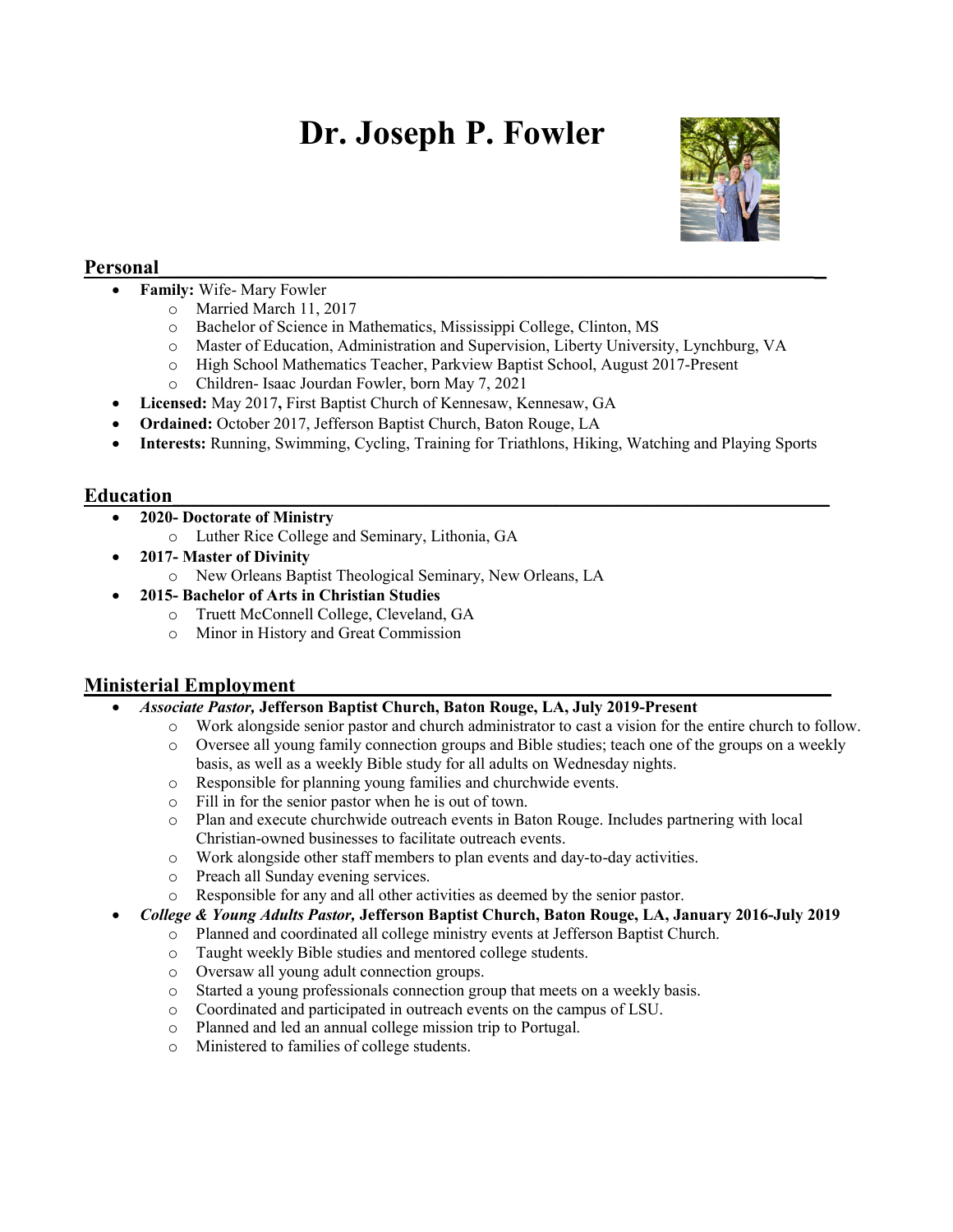- Intern of Missions and Outreach, Louisiana State University Baptist Collegiate Ministry, August 2015- June 2017
	- o Coordinated events to connect students on campus with the BCM at LSU.
	- o Led weekly campus evangelism sessions and trained students for these sessions.
	- o Discipled and mentored student leaders.
- FUGE Camps Director, Carson Newman University, Jefferson City, TN, Summer 2016
	- o Directed twenty summer camp staffers at Carson Newman FUGE camp.
	- o Managed, planned, and led camp activities and Bible studies for adults and students.
	- o Oversaw staff development activities throughout the summer.
	- o Worked alongside Carson Newman staff to ensure that camp activities ran smoothly.
	- o Trained to manage crisis among staff members, students, and group leaders and adults.
- FUGE Camps Missions Mobilizer and X-Fuge Lead Host, North Greenville University, Greenville, SC, Summer 2015
	- o Trained all staff members on the importance of missions across the world so that they could share that with their students throughout the summer.
	- o Emphasized the importance of missions (national and international) to the entire camp on a weekly basis.
	- o Raised funds each week that contributed towards IMB mission activities.
	- o Taught and preached to church groups each week.
	- o Led various church groups in mission projects and recreation activities.
- Middle School Pastor, First Baptist Church of Kennesaw, Kennesaw, GA, Summer 2012
	- o Preached to and taught middles school students on a weekly basis.
	- o Planned, organized, and executed a mission trip for middle school students.
	- o Organized fellowship events for the students.

#### Leadership/Training Experience

- Resident Assistant, Truett McConnell College, Cleveland, GA 2015
	- o Planned, organized, and directed events for on-campus residents.
	- o Handled resident hall disciplinary issues alongside the Director of Housing.
- FUGE Camps Bible Study Leader, Ridgecrest Conference Center, Asheville, NC, Summer 2014
	- o Led daily Bible studies and recreation activities for students in middle and high school.
	- o Built relationships with students and shared the Gospel with them.
	- o Hosted church groups that attended camp.
	- o Led recreational activities throughout the day.
- Christian Life Coordinator, Truett McConnell College, Cleveland, GA 2014
	- o Led weekly Bible studies among students on campus.
	- o Built relationships and mentored students as they grew in their faith.
- Community Outreach Captain, Truett McConnell College, Cleveland, GA 2011-2015
	- o Organized and led service projects for the men's cross-country team to participate in.
	- o Led weekly Bible studies and discipled other members of the cross-country team.

## Short Term Missions Experience

- Belarus- 2020
	- o Helped led a pastor's conference to help train Belarusian pastors.
	- o Partnered with local church's for outreach and evangelism.
- Portugal- 2017, 2018, 2019
	- o Led college students on a week-long trip to the Algarve, Portugal.
	- o Worked with college-aged sports camps counselors and shared the Gospel with them.
	- o Planned and organized day-to-day activities for team members and Portuguese counselors to participate in an effort to build relationships and share Christ with them.